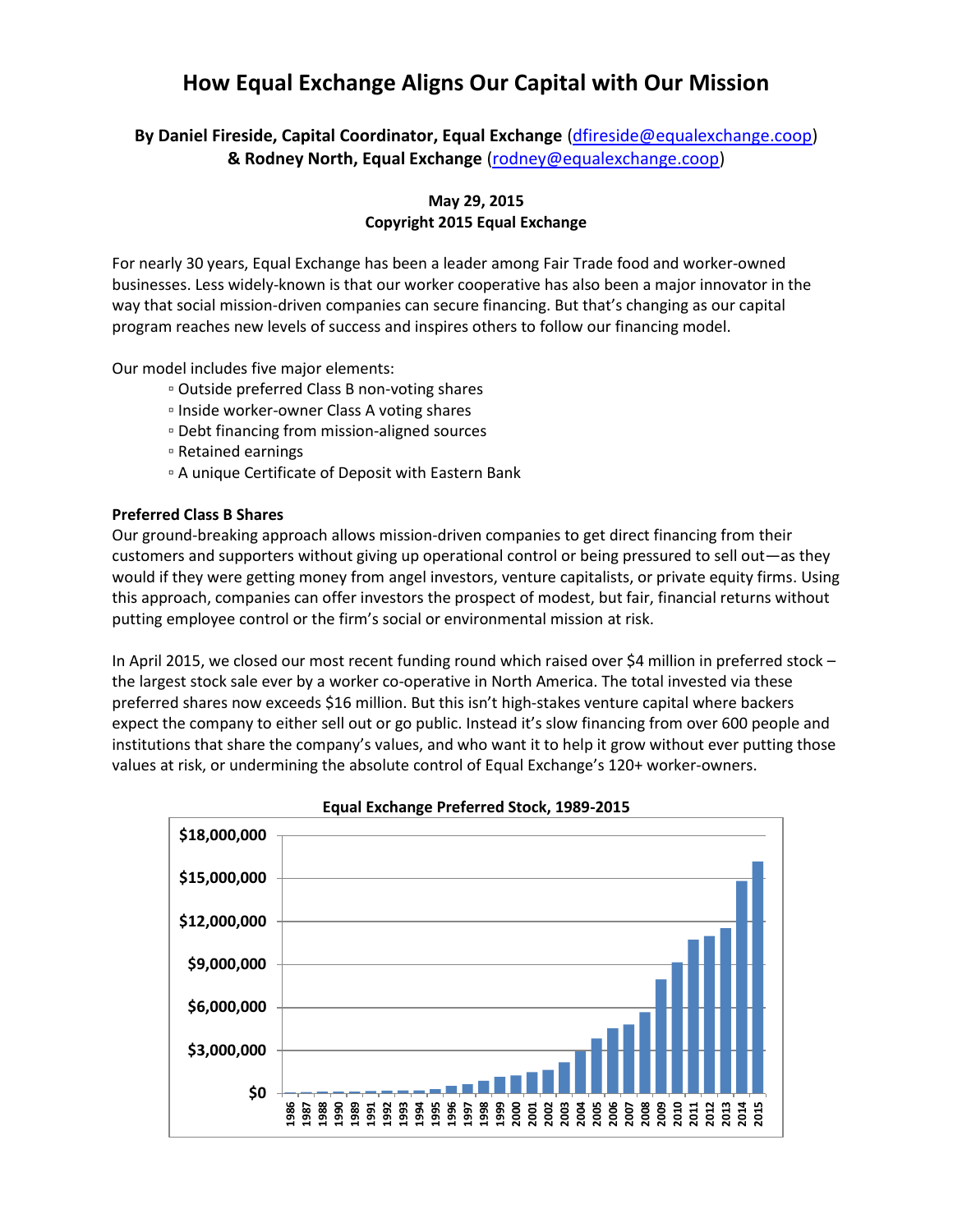The model was introduced to Equal Exchange's founders in the 1980's by Boston's [ICA-Group,](http://ica-group.org/) an organization that has been supporting worker-owned enterprises for almost 40 years.

Because part of Equal Exchange's founding purpose was to be a role model enterprise we have assisted, or inspired, other co-ops and socially minded businesses to replicate or adapt our equity model. Some, like [Real Pickles](http://www.realpickles.com/) in Western Massachusetts, and the Boston food waste recovery company [CERO](http://www.cero.coop/), sell shares openly to the public through Direct Public Offerings. Others, like the Colorado-based rooftop solar panel installation company [Namasté Solar,](http://www.namastesolar.com/) sell shares through financial advisors and to other supporters who connect with the company directly. Two other Massachusetts enterprises, the [Artisan](http://artbev.coop/)  [Beverage Cooperative](http://artbev.coop/) and the [Dorchester Community Food Co-op](https://dotcommcoop.wordpress.com/), have also followed Equal Exchange's example.

Equal Exchange mainly uses the [506 exemption of Regulation D](http://www.sec.gov/answers/rule506.htm) of the Securities and Exchange Act. This rule allows the company to accept up to 35 investors during each offering who have a sophisticated knowledge of business and finance, but who are not millionaires, or what the SEC refers to as ["accredited investors."](http://www.sec.gov/answers/accred.htm)

Although private companies have always raised capital from outside investors, what's different with the Equal Exchange model is that investors agree to put money in without getting either control or the possibility of a jackpot windfall down the line. The company does promise to pay a modest target dividend, but even this is ultimately at the discretion of the worker-owners. Critically, the workers, too, are prohibited from cashing out, a rule that the workers themselves voted to put into the company bylaws. If they ever sold the company, they would only get back the money they had put in. The net proceeds would have to be donated to another Fair Trade organization. In this way, they operate Equal Exchange like a trust.

The stock itself has a fixed price, can only be sold back to the company, and has to be held for at least five years. This reinforces Equal Exchange's vision that these kinds of economic relationships (like the ones we have with our farmer suppliers) should be built for the long-term, not the quick buck. In return, we offer investors an annual dividend with a target rate of 5 percent. That return isn't guaranteed though, and has varied between 3% and 8% since 1989, depending on how the company is doing. Over the company's history, our annual dividend has averaged 5.18%, although there are no guarantees about the future.



## **Equal Exchange annual dividend payments, 1989-2014**

The workers themselves put half of their portion of annual profits into a joint account that invests in the company. It currently has over \$1.8 million, making our staff, as a group, the largest owner of Equal Exchange's preferred shares. Not surprisingly, some of the other investors include cooperative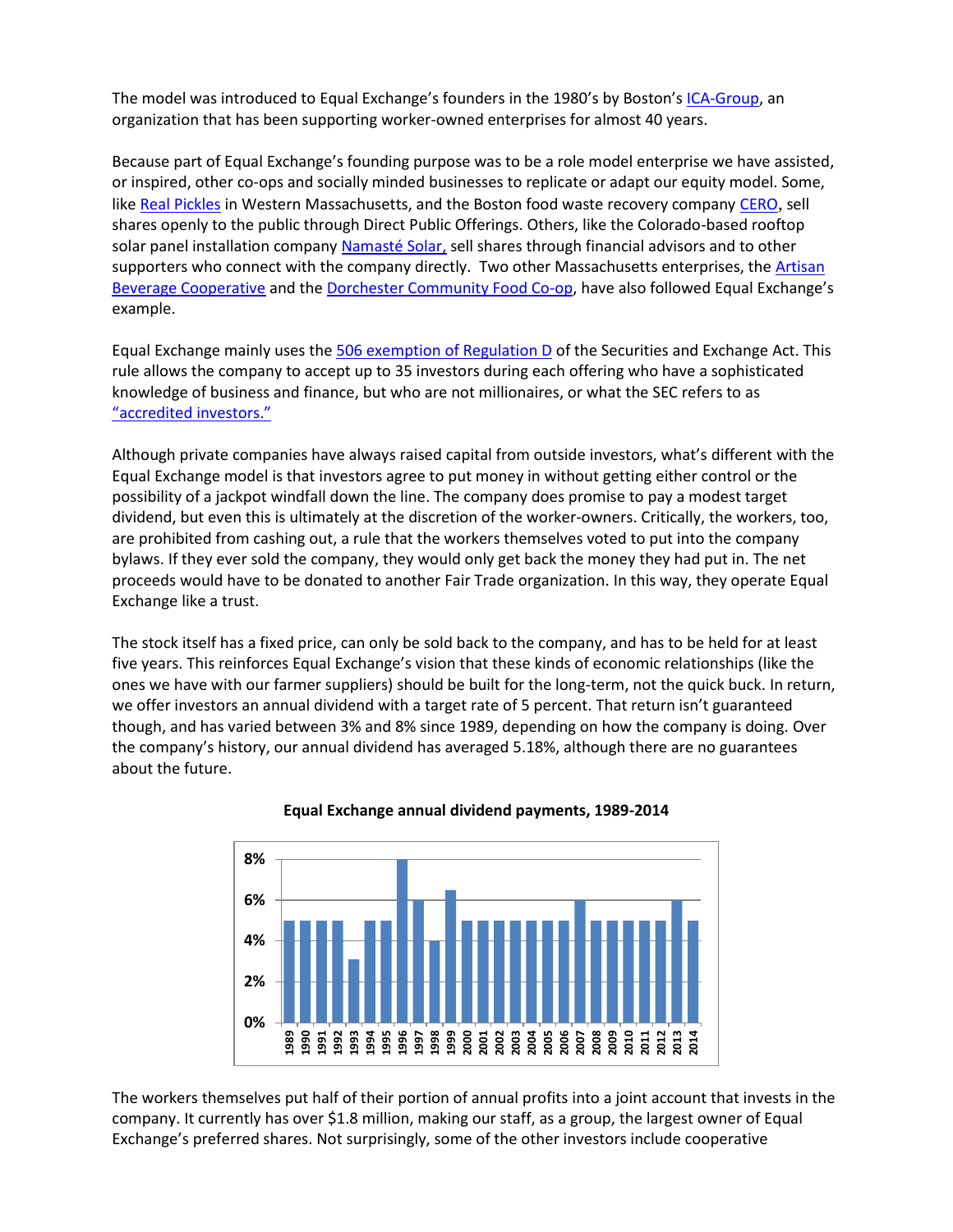businesses in the United States and even some of our farmer co-op supplier partners in Nicaragua and Mexico.

# **Worker-owner Class A voting shares**

Equal Exchange sells one other type of stock, Class A shares, which may only be bought and held by current employees. After an employee has been approved to join the co-operative by the current worker-owners (which typically happens at the beginning of their second year) they must purchase one share of Class A stock. It currently costs \$3,500, and its priced is indexed to inflation. Like every workerowner, including the co-founder and company President Rink Dickinson, they may only own one share of this stock. The share entitles the new worker-owner to one vote in co-op matters, plus the right to nominate people for either inside or outside board seats, as well as the right to run for the board themselves. Other rights and responsibilities also come with owning a Class A share. When a worker leaves Equal Exchange, they must sell the share back to the co-operative at the same price they paid for it.

# **Debt Financing From Mission-Aligned Sources**

Because we have twice as much equity capital as debt, as well as growing sales, and a devoted customer base, today we have our pick of possible lenders. Yet, we also seek to align our borrowing with our social mission of supporting cooperatives and local communities. Therefore we spread our borrowing among several institutions including the Coop [Fund of New England,](http://coopfund.coop/) the [National Cooperative Bank,](https://www.ncb.coop/) the Calvert Foundation, [RSF Social Finance,](http://rsfsocialfinance.org/) and Eastern Bank. A special distinction goes to the Co-op Fund of New England. They were our first lender way back in 1986, a time when no one else would consider lending to this small, strange start-up.

# **Retained Earning – Workers Investing For The Co-op's Future**

Equal Exchange also counts over \$5 million in retained earnings, which represent the cumulative profits that workers have reinvested annually since we first turned a profit in 1989. Each year, worker-owners reinvest 60% of net profits.



# **Equal Exchange Capital Mix 2015**